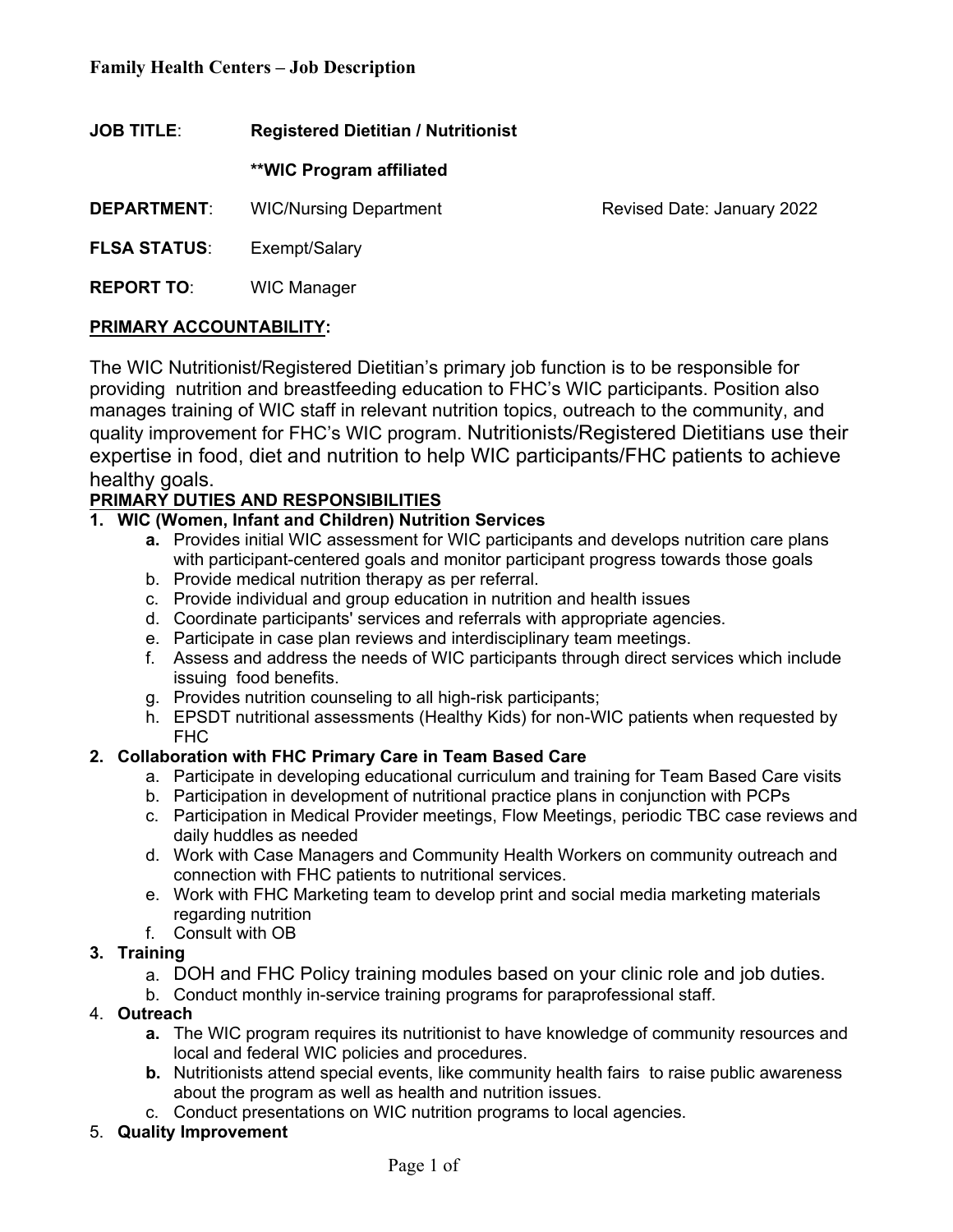# **Family Health Centers – Job Description**

- a. Complete the annual Nutrition Education Plan.
- b. Complete the annual Civil Rights training and other required WIC training.
- c. Develop and/or approve nutrition education materials.
- d. Participate in periodic review of records to evaluate compliance and standard of care.
- e. Promote and support Breastfeeding
- f. Complete quarterly time studies as required by WIC
- g. Participate in QIP Committee meetings as needed

#### **6. Attendance**

- a. Ensures attendance and hours worked are accurately recorded in computerized timekeeping system
- b. Properly manages PTO hours
- c. Responsible for regular, predictable attendance and to work hours as scheduled, which may include evenings or weekends

## **GENERAL DEVELOPMENT**

- 1) Requires more advanced organizational skills in order to organize projects and coordination of WIC services.
- 2) Job duties require the ability to work independently and as part of a team
- 3) Job responsibilities require individual development of priorities for effective performance of duties, including re-prioritization in response to changes in circumstances
- 4) Work requires consideration of the way the work affects other employees outside the department or functional area
- 5) Employees are expected to devise effective solutions to situations encountered based on the general goals and objectives of the function
- 6) This position exercises leadership of other WIC staff, but does not have actual supervisory authority
- 7) Duties require the compilation, interpretation and reporting of information

## **PROFESSIONAL & TECHNICAL KNOWLEDGE**

- 1. *Education:* Nutritionist -- Must have a Master's Degree in nutrition or public health nutrition from an accredited school **or** is a Registered Dietitian that is registered, or eligible for registration (is ready to take the RD exam or is waiting for the results of the exam), with the American Dietetic Association. If eligible for registration must complete the process within one year of the date of hire to maintain the position.
- 2. Knowledge of nutritional needs of pregnant, postpartum and breastfeeding women, infants and children under the age of five years.
- 3. *Licensure:* Current or eligible certification as Washington State Certified Dietitian. Current Washington State driver's license and access to a vehicle.
- 4. *Experience:* Prefer 1-2 years experience as a Dietitian/Nutritionist preferably serving the underserved population.

- **TECHNICAL SKILLS**<br>1. Fully functioning in use of the Washington State WIC Cascades Program 2. Ability to create, send and manage email.
- 3. Ability to use computer to create tables and displays of information
- 4. Fully functional in the use of computers.

## **COMMUNICATION SKILLS**

- 1) Employee is required to effectively communicate using FHC's core values; the **Core Dimensions**
	- a) **R**espect—using manners and appropriate language; maintaining a person's dignity and confidentiality; giving credit where due; asking others for their input and feedback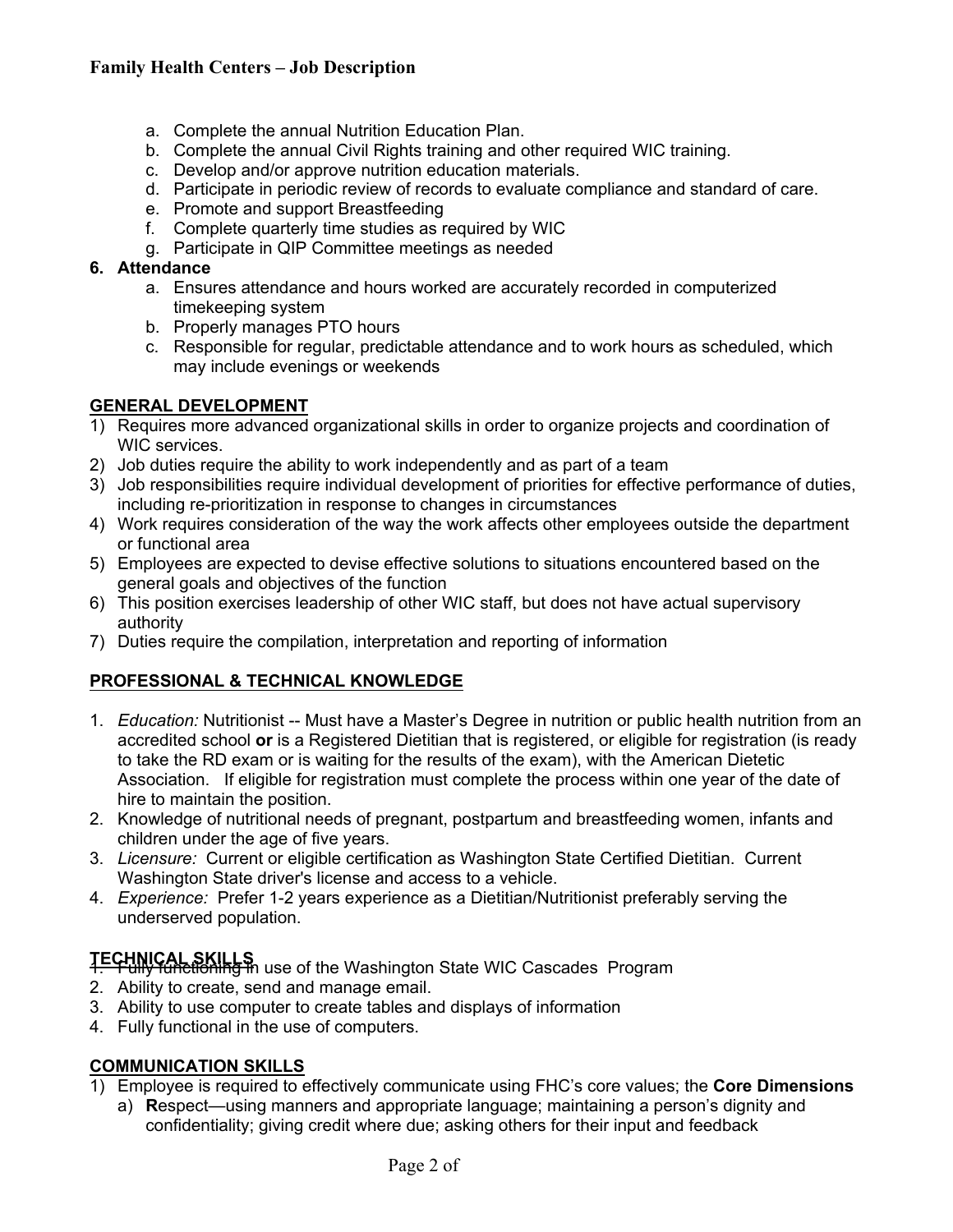## **Family Health Centers – Job Description**

- b) **E**mpathy—to show someone you understand what they are feeling without judgment; engaged listening with no distractions; acknowledgment and paraphrasing; eye contact
- c) **G**enuineness—tone of voice and body language are congruent; showing consistent behaviors over time; integrity (follow-through and follow-up); humility (admitting when a mistake is made)
- d) **S**pecificity—what details can you give so someone knows what "excellence" looks like; models or samples; one-on-one mentoring; alternate plans.
- 2) Ability to work with participants and staff with a variety of ethnic backgrounds including Native American and Hispanic; ability to counsel clients individually as well as conduct group education classes; commitment to serving those in need.
- 3) Job duties require employee to provide excellent customer service to all internal and external customers
- 4) Job duties require the employee to effectively communicate basic or non-technical information to co-workers and others.

#### **WORK ENVIRONMENT**

Work is performed in an office environment within the FHC clinic and in the community at events as necessary; must be able to drive to other sites as required.

| <b>TYPICAL PHYSICAL DEMANDS</b> |
|---------------------------------|
|---------------------------------|

| <b>Physical Requirements</b>                     | N/A | Rarely<br>$(1-12\%)$ | Occasionally<br>$(13-33%)$ | Frequently<br>$(34-66%)$ | Regularly<br>$(67-100\%)$ |
|--------------------------------------------------|-----|----------------------|----------------------------|--------------------------|---------------------------|
| Standing                                         |     |                      |                            |                          | $\mathsf{x}$              |
| Walking                                          |     |                      |                            |                          | x                         |
| Climbing                                         |     | X                    |                            |                          |                           |
| Sitting                                          |     |                      |                            | $\mathsf{x}$             |                           |
| Stooping / Kneeling                              |     |                      | х                          |                          |                           |
| Lift/Carry up to 15 lbs.                         |     |                      | x                          |                          |                           |
| Lift/Carry up to 30 lbs.                         |     |                      | x                          |                          |                           |
| Lift/Carry up to 50 lbs.                         |     |                      | x                          |                          |                           |
| Push/Pull up to 25 lbs. of exertion              |     |                      | x                          |                          |                           |
| Push/Pull up to 50 lbs. of exertion              |     |                      | x                          |                          |                           |
| Work below waist level                           |     |                      | x                          |                          |                           |
| Work at waist to shoulder level                  |     |                      |                            |                          | $\mathsf{x}$              |
| Work above shoulder level                        |     |                      | $\mathsf{x}$               |                          |                           |
| Reach further than arm's length                  |     |                      | x                          |                          |                           |
| Fingering                                        |     |                      |                            |                          | x                         |
| Grasping / Holding                               |     |                      |                            |                          | X                         |
| Talking                                          |     |                      |                            |                          | X                         |
| Hearing                                          |     |                      |                            |                          | x                         |
| Seeing                                           |     |                      |                            |                          | x                         |
| Work in confined spaces                          |     |                      | x                          |                          |                           |
| Exposed to extreme temperatures                  |     | X                    |                            |                          |                           |
| Operate tools or machinery (incl. office equip.) |     |                      |                            |                          | x                         |
| Operate motorized vehicles/equipment             |     |                      | $\mathsf{x}$               |                          |                           |
| Work at heights balancing                        |     |                      | x                          |                          |                           |
| Use/exposed to hazardous substances              |     | X                    |                            |                          |                           |

*This description is intended to describe the essential job functions and the essential requirements for the performance of this job. It is not an exhaustive list of all duties, responsibilities and requirements of a*